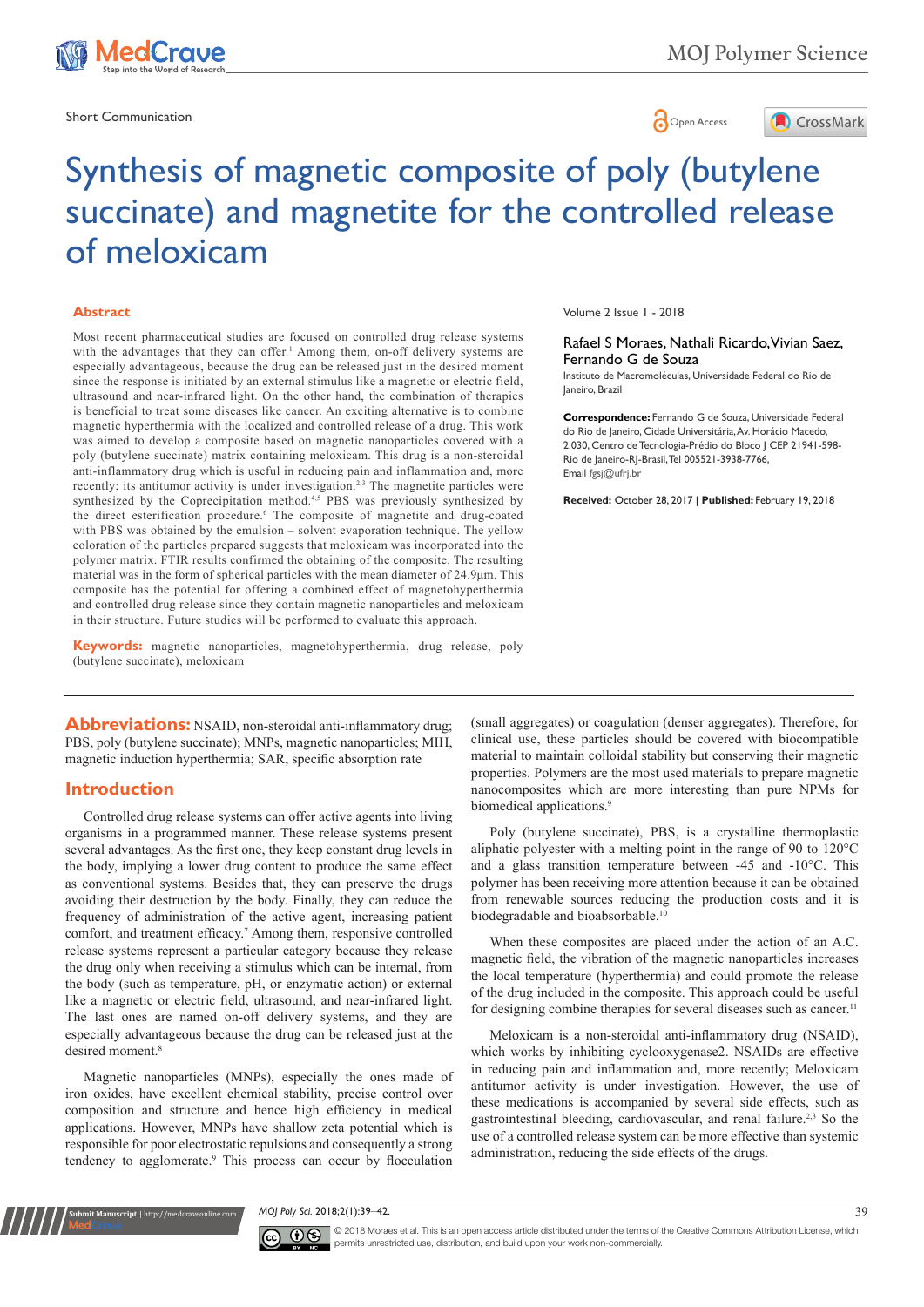This work was aimed to obtain an on-off delivery system based on PBS-covered magnetic nanoparticles containing meloxicam for combining hyperthermia and controlled release properties induced by the magnetic field.12

### **Materials and methods**

### **Materials**

Ferric chloride hexahydrate (99.0%), potassium hydroxide (99.0%), ferrous sulphate heptahydrate (99%), 1,4-butanediol (99.3%), succinic acid (99.0%), sulfuric Acid (95-99%), ethyl alcohol, dichloromethane (99%), Titanium(IV) butoxide  $(Ti(OBu)_{4})$ , poly (vinyl alcohol) 10,000g/mol, and Meloxicam were purchased from Sigma Aldrich.

#### **Methods**

The magnetite particles were synthesized by the Coprecipitation method. Ferric chloride hexahydrate (6.75g) and ferrous sulfate heptahydrate (6.95g) were dissolved in 30ml of deionized water. A solution of 1.12g of potassium hydroxide in 10ml of deionized water was then added, and the mixture was mechanically stirred for 30 minutes. The precipitate was washed to neutral pH, lyophilized and milled.

PBS was synthesized by the direct esterification method. Equimolar amounts of 1,4-butanediol and succinic acid and 0.1ml of sulfuric acid were used. One system was assembled using a heating plate under vacuum and nitrogen flow. At the outlet of the condenser, a flask under an ice bath was placed, and the trap was cooled using liquid nitrogen. After heating at 135°C for 6 hours, the catalyst  $(0.1\% \text{ Ti}(\text{OBu})_4)$ was added, and the temperature was gradually raised to 200°C. The reaction was kept at this temperature for 12 hours. The product of the synthesis was dissolved in dichloromethane and then mixed with excess ethanol in an ice bath to precipitate. This solid material was washed with ethanol and dried under vacuum for 24 hours.

The composites of magnetite and drug-coated with PBS were obtained by the emulsion-evaporation method of the solvent, as shown in Figure 1. The magnetite (3.03vol%) and meloxicam (9.73vol%) were dispersed in 5ml of the PBS solution (10wt% of PBS in dichloromethane) using a high shear homogenizer (Ultra Turrax T-10, IKA, EUA). This dispersion was added to 50ml of a 0.5wt% polyvinyl alcohol in distilled water previously immersed in a bath of ice. The system was kept under agitation of the Ultra Turrax at 10 000rpm for 3minutes. The resulting emulsion was poured into a beaker with 400mL of 0.1% PVA solution and kept under stirring using a mechanical stirrer at 300rpm for 2 hours. The precipitate was washed three times with distilled water and lyophilized (L101, Liobras, Brazil).

The XRD analyses were performed at room temperature, using a multi-purpose X-ray diffraction in diffractometer Ultima IV from Rigaku Inc, model Miniflex with a radiation source that presented a potential difference of 40KV and an electric current of 20mA (Figure 2). The equipment target was a copper plate that produces  $CuKa$ radiation with a wavelength of 0.154nm. The scan was carried out at 2θ values from 15 to 4°C, with a goniometer step of 0.05°/min. The crystallite size (Lc) was calculated using the Scherrer's Equation (Equation 1):





**Figure 1** schematic model of the composite synthesis. 1- mixing the magnetic and organic components. 2- Formation of the composite using Ultra Turrax. 3- Evaporation of the organic solvent under stirring.





In Eq. 1, Lc is the crystallite size,  $λ$  is the wavelength,  $β$  is the halfwidth and  $\theta$  is the angle.

Materials were also studied using a Varian model 3100 FTIR Excalibur Series spectrophotometer (Japan). Samples were macerated with potassium bromide. Then, the FTIR spectra of the samples were recorded at room temperature using a resolution of 4cm-1. The Scanning Electron Microscopy was performed using a JEOL JSM-5610LV with acceleration voltage of 15kV. Magnetic force tests were performed using a homemade experimental setup, described elsewhere.<sup>5</sup> The magnetic force (opposite to gravitational one) was calculated according to Equation 2.

$$
F_m = \Delta m.g
$$
 (2)

Where  $F_m$  is the magnetic force,  $\Delta m$  is the apparent variation of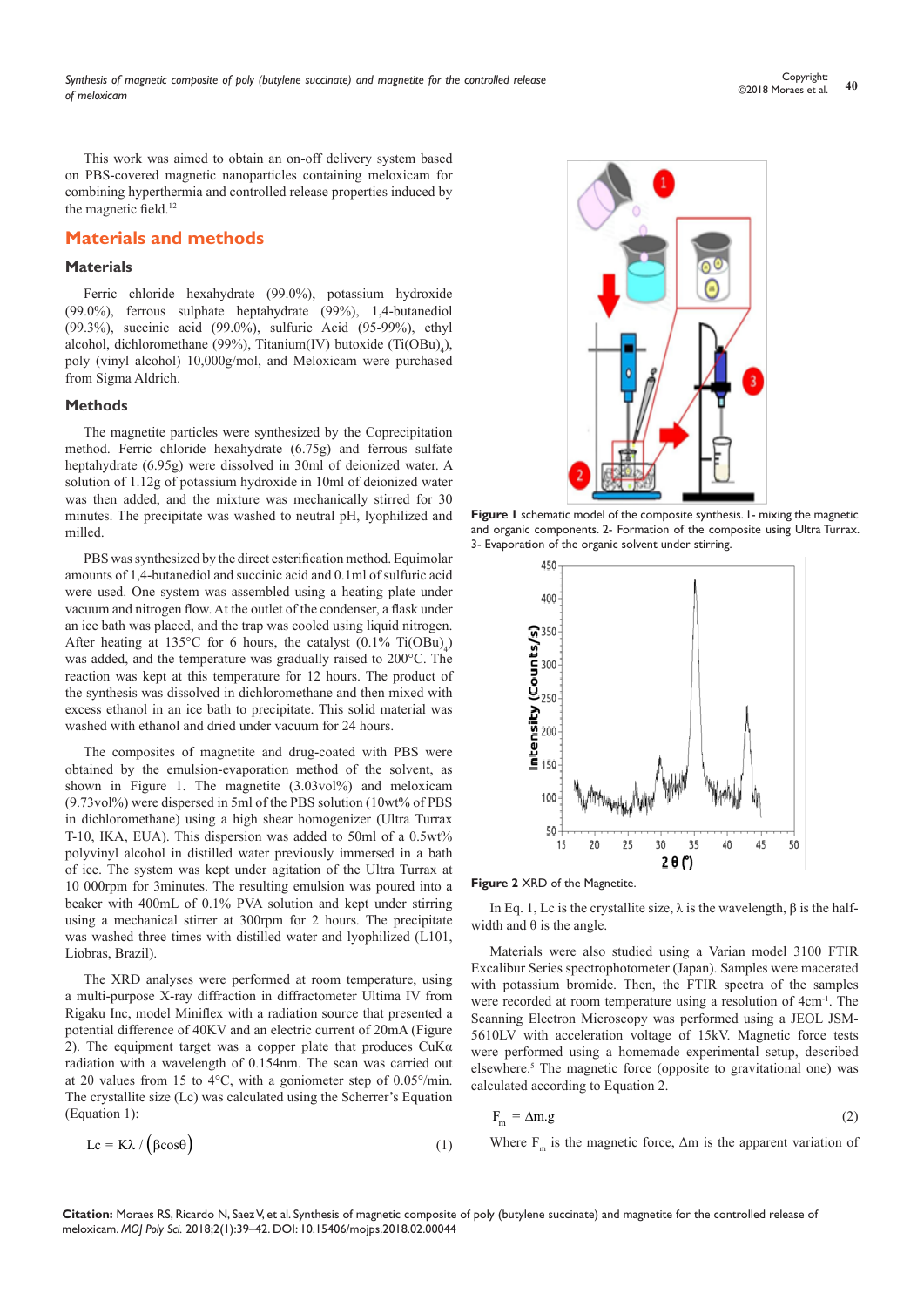mass in the presence of the magnetic field and g is the acceleration of gravity. As reference, the magnetic force of a cobalt (II) chloride hexahydride standard sample was calculated according this method and obtained result is equal to  $(0.11\pm0.01)$  mN at  $(458\pm3)$  Gauss.

Magnetic induction hyperthermia (MIH) tests were performed using an Ambrell EASYHEAT machine model L1. Samples, dispersed in distilled water (20mg/mL at 24°C), were thermally isolated using glass fiber textile. Soon afterward, each sample was inserted inside the machine's coil. Samples were submitted to magnetic field produced using 770 A@222MHz for 900s. This condition produced alternating magnetic field equal 71.6 Gauss in the middle of the average diameter of the glasses. The total transferred power was equal to 105.7kW. The bulk temperature of the samples was measured before and after the induction heating tests. In addition, Specific Absorption Rate (SAR), which is used to evaluate the heat emission of a magnetic material when a resonant alternating magnetic field is applied, was calculated according Equation  $(3)$ .<sup>13</sup>

ra SAR = 
$$
\left[ c_{np} + \frac{p_{H2O} \times C_{H2O}}{p_{np}} \right] \times \frac{\Delta_{T}}{\Delta_{t}}
$$
 (3)

Where C<sub>np</sub> is the specific heat of the nanoparticles (C<sub>p</sub>=0.161cal.g-1. °C-1),  $C_{H2O}$  is the specific heat of the water ( $C_p$ =1.000cal.g<sup>-1</sup>. °C<sup>-1</sup>),  $p_{H2O}$  is the density of the water (1000mg/mL) and  $p_{np}$  is the mass concentration of the particles into the nanocomposite  $(2.2mg/mL)$ .

#### **Result and discussion**

The first indicative about the obtaining of the proposed material was its strong yellow coloration, proving the insertion of the drug into the polymer matrix.

Besides that, the X-ray diffractogram of pure maghemite presents peaks at 29.75°, 35.09° and 42.86°, which corresponding to (220), (311), and (440) crystalline planes from an orthorhombic crystal system.<sup>5</sup> Crystallite size was calculated in accordance with Scherer's equation (1), using the sharpest peak placed at 2θ equal to 35.09°, related to the (331) plane of the maghemite. The average particle size was equal to 19±2 nm.

Chemical identity of the samples was verified by Fourier transform infrared (FTIR) spectroscopy. The spectrum of the magnetic nanoparticles is shown in Figure 3A. This spectrum exhibits a broad signal around 3414cm-1 and a sharp uncompleted band at 587cm-1. These signals indicate the presence of -OH and Fe-O groups, respectively.14 The spectrum of the composite is shown in Figure 3B. This spectrum mainly shows the peaks of the PBS with a small signal at  $3414 \text{cm}^{-1}$ , which is attributed to the magnetite. The reduced intensity of this signal is related to the small quantity of magnetic material into the composite. In turn, the PBS spectrum is shown in Figure 3C. This spectrum presents the characteristic absorption peaks of this polymer. They are the stretching vibration of the O-C-C at 1041cm-1, the stretching vibration of the C-O-C localized in the range of 1100-1300cm<sup>-1</sup> and the carbonyl stretching centered at 1711 cm<sup>-1.6</sup>

SEM results are shown in Figures 4 & Figure 5. Magnetite nanoparticles presented an irregular shape with different sizes. On the other hand, the composites exhibited spherical shape and surface with small holes and some irregularities. The average diameter of the particles, calculated using the Image J software, was equal to 11±5μm.

Finally, the magnetic force of the composite was equal to 0.93mN/g, which was able to produce a SAR equal to 7.477W/g. Despite small, due to the low amount of magnetic nanoparticles used  $(3\text{vol}\%)$ , this is an encouraging result, since presented nanocomposite can produce heating under magnetic induction.



**Figure 3** (A) FTIR of the magnetite, (B) composite and (C) PBS.



**Figure 4** SEM of the magnetite.



**Figure 5** SEM of the composite.

**Citation:** Moraes RS, Ricardo N, Saez V, et al. Synthesis of magnetic composite of poly (butylene succinate) and magnetite for the controlled release of meloxicam. *MOJ Poly Sci.* 2018;2(1):39‒42. DOI: [10.15406/mojps.2018.02.00044](https://doi.org/10.15406/mojps.2018.02.00044)